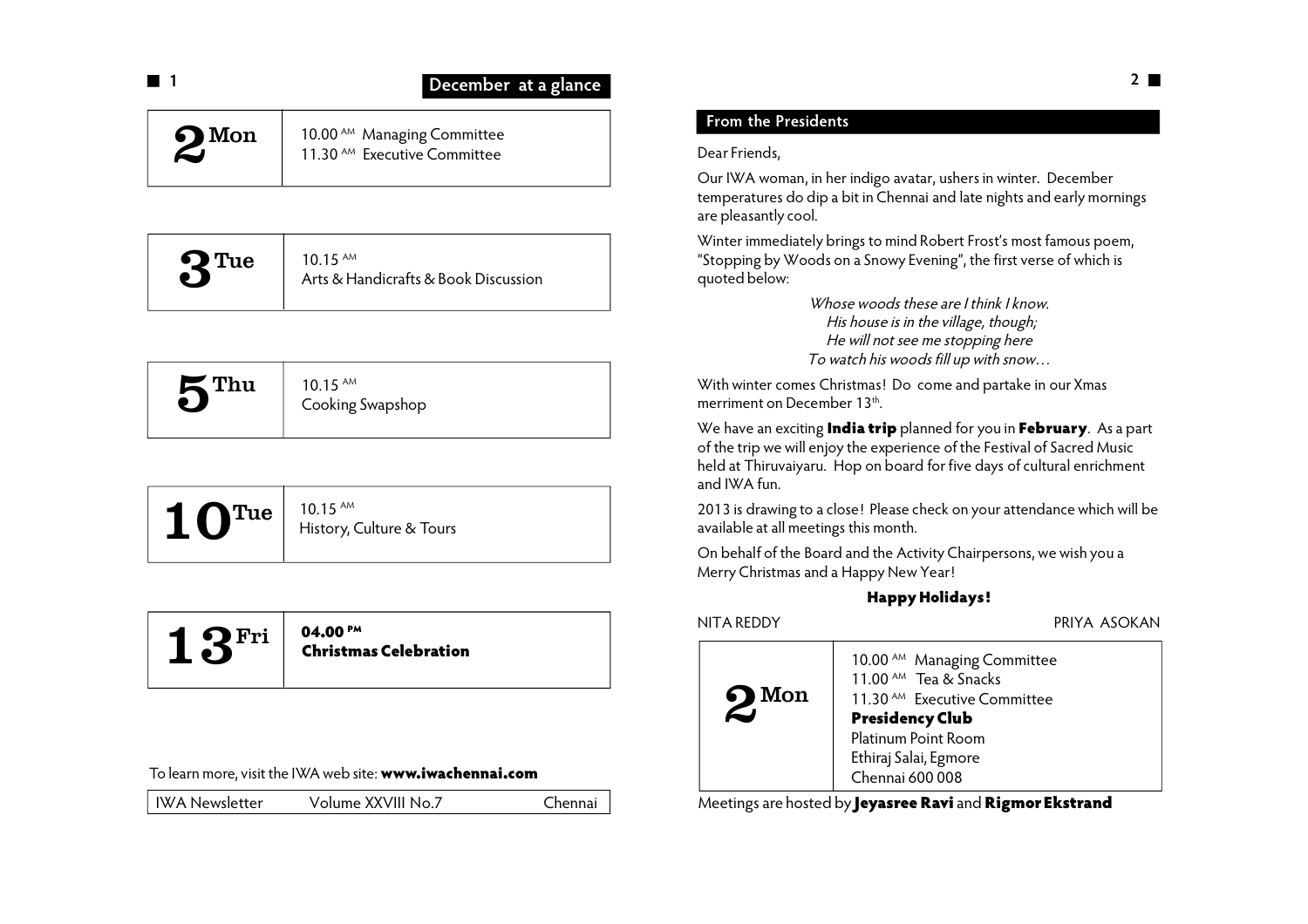### **From the Treasurer**

#### **RECEIPTS & PAYMENTS ACCOUNT FOR THE PERIOD 1st April 2013 TO 31st October 2013**

| <b>RECEIPTS</b>                                         |                    | Amount                   |
|---------------------------------------------------------|--------------------|--------------------------|
| To Opening Balance - Cash                               | 35546.00           |                          |
| To Opening Balance - Canara Bank SB                     | 296468.81          |                          |
| To Opening Balance-FD                                   | 1029869.00         |                          |
|                                                         | <b>Sub Total</b>   | 1361883.81               |
| To Member Subscription                                  |                    | 594000.00                |
| To New Membership                                       |                    | 60000.00                 |
| To Hostess Contribution                                 |                    | 3000.00                  |
| To Guest Charges                                        |                    | 11950.00                 |
| To Interest on Fixed Deposits                           |                    | 64730.00                 |
| To Sale of Telephone Directory, Bye-Laws Books & Badges |                    | 300.00                   |
| To Diwali Celebration                                   |                    | 21550.00                 |
| To Bank Charges                                         |                    | 112.00                   |
| To Savings Bank Interest                                |                    | 10870.00                 |
|                                                         | Total              | 2128395.81               |
| <b>PAYMENTS</b>                                         |                    |                          |
| By AGM Expenses 2012-2013                               |                    | 66856.00                 |
| By Gift Articles                                        |                    | 25400.00                 |
| By Founder's Day Celebration                            |                    | 23519.00                 |
| By Fellowship Morning                                   |                    | 14790.00                 |
| By Meetings                                             |                    | 57972.00                 |
| By Accounting Charges                                   |                    | 32200.00                 |
| By Postage and Courier Charges                          |                    | 14912.00                 |
| By Printng and Stationery Charges                       |                    | 25600.00                 |
| By International Music Day                              |                    | 11012.00                 |
| By Office Maintenance (Transportation for Shifting)     |                    | 3160.00                  |
| By IWA Website Updation Charges                         |                    | 6000.00                  |
| By Rates and Taxes                                      |                    | 3700.00                  |
| By Bank Charges                                         |                    | 196.00                   |
| By Closing Balance-Cash                                 | 36381.00           |                          |
| By Closing Balance-Canara bank SB                       | 748630.81          |                          |
| By Closing Balance-Fixed Deposits                       | 100000.00          |                          |
| By Closing Balance-Fixed Deposits                       | 424354.00          |                          |
| By Closing Balance-Fixed Deposits                       | 5515.00            |                          |
| By Closing Balance-Fixed Deposits                       | 500000.00          |                          |
| By Advance paid to Chairpersons                         | 24000.00           |                          |
| By Tax Deducted at Source                               | 4198.00            |                          |
|                                                         | Sub Total<br>Total | 1843078.81<br>2128395.81 |

### **From the Membership Secretary**

The record of attendance will be tabled at all meetings during the month of December 2013 and once again in February 2014. Please take note of your individual tally and make up any shortfall during the following months.

Please remember that attendance of 10 meetings during the IWA year must be completed before 31<sup>st</sup> March 2014. Meetings in April will count towards attendance for the 2014-2015 IWA year.

Members are also reminded that guests may attend **only four** meetings during the IWA year irrespective of which member signs them in. Daughters and daughters-in-law are exempt from this rule.

Letters regarding leave of absence should be addressed to the membership secretary and sent to the registered office address or the address below.

Thank you for your co-operation!

Chris Bomstad B-10-1 Navin's Dayton Heights 76 Nelson Manickam Road Chennai 600 029

### **From the Membership Secretary**

From among the applications received by the Membership Committee, the following have been selected as Special Guests:

**Sherry Dhanju Batliwala Thejomaye Menon Sabina Narayan Sharmilee Nielsen Sheetal Parakh Hemu Ramaiah Rajini Reddy**

I thank every member of the Membership Committee for their dedication, effort and meticulousness in the selection process, and a special thanks to Chris Bomstad for her able assistance.

SHARMILA RAMJI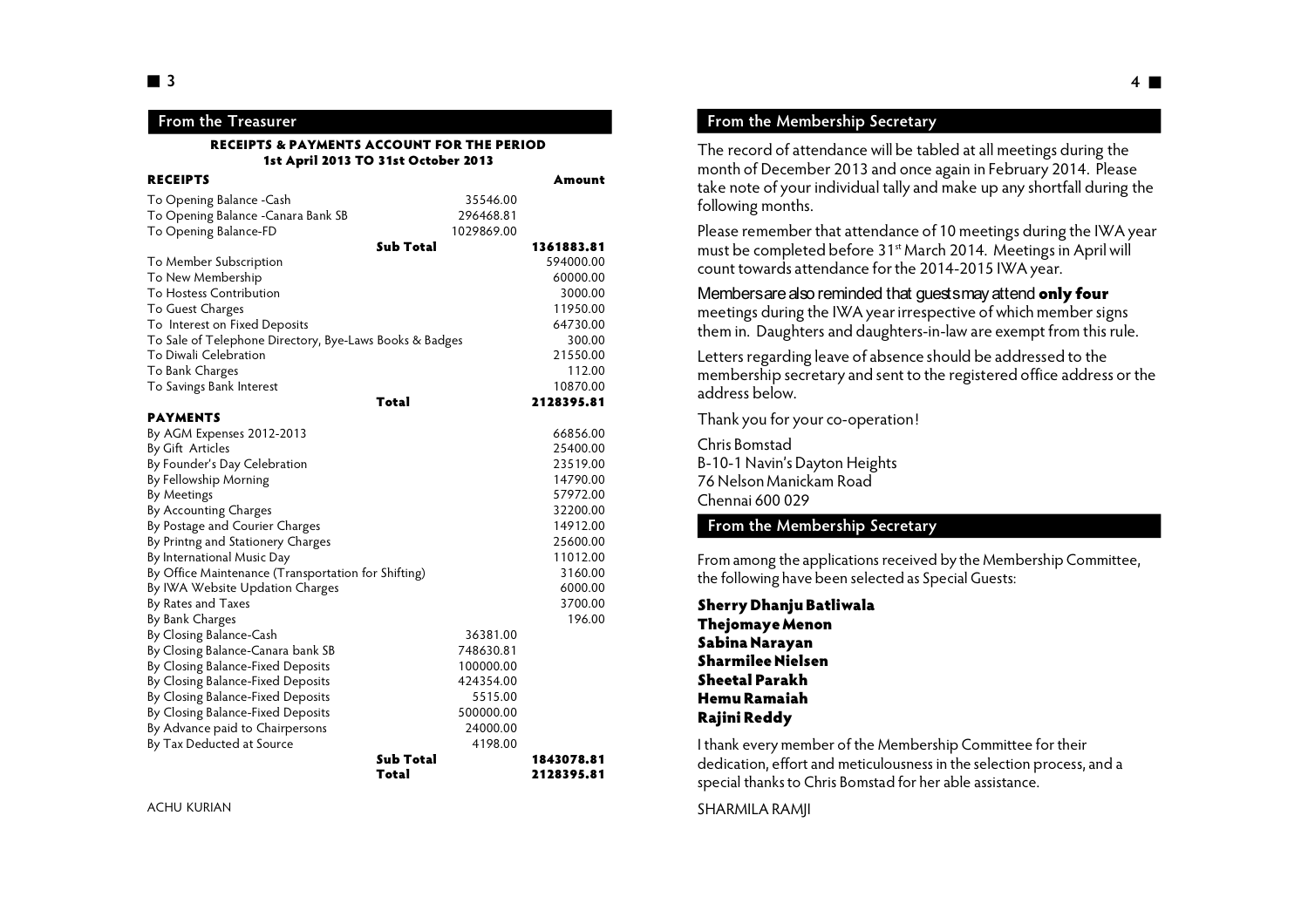## **Arts & Handicrafts & Book Discussion**

10.15 A.M E Hotel Express Avenue Mall Gate No.1, Pattulos Road Chennai 600 002 3 Tue

# **Gem of a Story**

- 10 Jewels, 10 Stories

The aura of jewellery is such that it evokes a multitude of emotions, sometimes even simultaneously. Jewels handed down over generations, while inciting pride in the possessor, may cause jealousy in the bosoms of the ones who almost had them. Jewellery created as tokens of love are deeply cherished, however over time might be tagged with the title of 'cursed' if it has seen many downfalls. The mystery, beauty and glamour of jewellery captures the imagination and gemstones are mentioned in many ancient fairy tales and legends from the Arabian Nights to the Brothers' Grimm's Tales, from ancient Indian folklore to the more recent stories of the Nizam's jewels; facts and fables about gems have been a part of our lives.

Please join us as **Mithun Sacheti** shares 10 true and exciting gem stories with us. Mithun is a jeweller who has studied at the Gemological Institute of America and is currently the director of Jaipur Gems.

We thank **Shobha Hebbar**, **Seema Sait** and **Sheela Shetty** for graciously sponsoring this meeting and **Shanthi Verghese** for sponsoring the audio-visual equipment.

We thank **Anita Bhatia** for being our day facilitator.

### AMITA BHATIA FARAH BANGERA LAKSHMI MENON ANJALI SACHETI

Heartiest congratulations go to **Mano Bakthavatsalam** on having received the Margarette Golding Award from the International Inner Wheel, bestowed on her for outstanding and meritorious community service.

# **Cooking Swapshop**



# **Mixology: To Shake, Stir or Build?**

**Hannah Keirl**, Bar Manager and Beverage Specialist, will allow us a glimpse into the fascinating world of cocktails and unveil a little of the mystery surrounding her personal passion – Mixology.

Hannah, a young and sparkling Australian, began her hospitality career in 1806, not the year but the prohibition style cocktail bar in Australia, which won the World's Best Cocktail Bar 2007 & 2008. She has worked in various cocktail bars worldwide, creating new cocktails and teaching bar staff the art of mixing and building, a unique art melding together the sense of taste, smell and sight.

Today she will show us how to create balance in a cocktail or mocktail and explain what creates the difference between shaken, stirred or muddled cocktails. She will demonstrate 3 possible combinations and give one or two of us a hands-on experience of creating a mixed drink!

We would like to thank **Ranjani Venkataraghavan** for being our day facilitator.

## **Please note this is a Members only meeting.**

URMILLA AGARWAL GAY WEIR

Our sincere condolences to **Sushi Goklaney** on the loss of her husband.

 **5**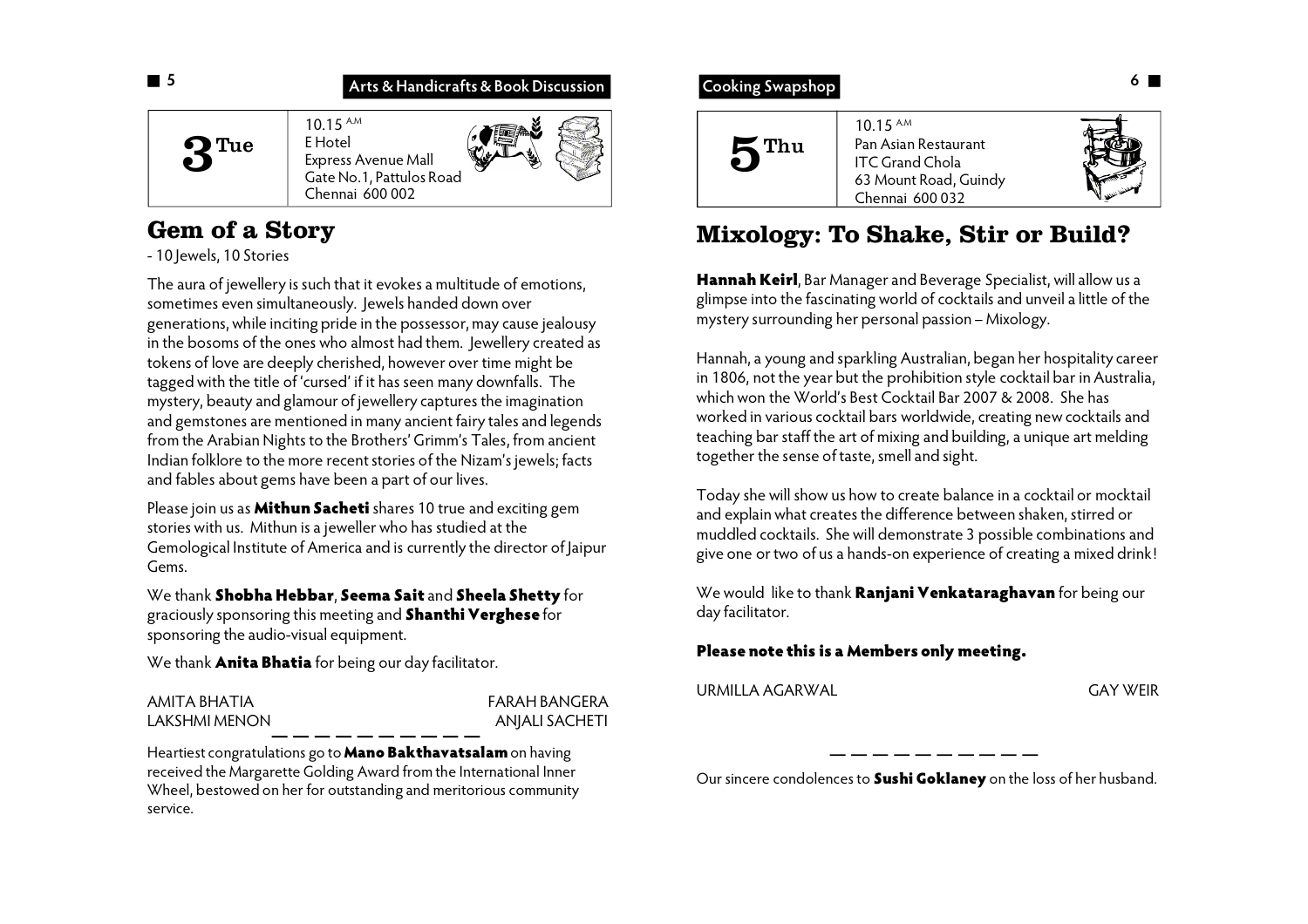

# **Live life Leh Ladakh style!**

Eminent carnatic vocalist, **TM Krishna**, IWA's own fitness fanatic, **Vidya Singh** and **Badri Vijayaraghavan**, who is passionate about both music and fitness, spent two weeks in Ladakh, in the Valleys of Zanskar and Markha and the mountain town of Leh, living in camp sites, trekking through the stark and beautiful mountains and reaching the Stok Kangri Peak.

It was an amazing fourteen days where they pushed the physical boundaries of their abilities and came away enriched by the experience; by the wonderful visuals of the ever changing mountains each day, by the people that they encountered on their journey and most importantly by what each of them took back with them as their personal achievements of this totally amazing experience!

We are indeed in luck to have all three of them address us and share with us their sojourn in this mystical land.

We would like to thank our sponsors **Meena Naru** and **Sheela Sarath** for their generous contribution.

We would also like to thank **Surekha Kothari** for being our day facilitator.

THAYABAF KAKAR MICHELE SEGALA

*In everyone's life, at some time, our inner fire goes out. It is then burst into flame by an encounter with another human being. We should all be thankful for those people who rekindle the inner spirit.*

**Albert Schweitzer**

# **Christmas**



# **A Holly Jolly Christmas**

Can you almost taste that tang of frost on the grass early in the morning or can you see a hint of snow in the clouds? You're right winter is here and Christmas is just around the corner!!!

So with the sound of Santa's bells and a cup a warming spiced punch in your hand we are headed to a Winter Wonderland with our Wassail Team, stopping over on a front lawn and searching for reindeer!

It will be an action packed meeting! Ready your vocal chords to join in with well known Carols, tune up those grey cells to pick up some interesting tidbits about Christmas celebrations elsewhere and with any luck we will catch a glimpse of Someone Special dressed in Red!!

We thank all our choir members for joining in and rehearsing for this very special event, the enthusiasm has been infectious and the support unparalleled!

### **Please note this is an evening meeting open to Members Only**.

NITA REDDY PRIYA ASOKAN



THE BOARD

*Christmas is not a time nor a season, but a state of mind. To cherish peace and goodwill, to be plenteous in mercy, is to have the real spirit of Christmas.* **Calvin Coolidge**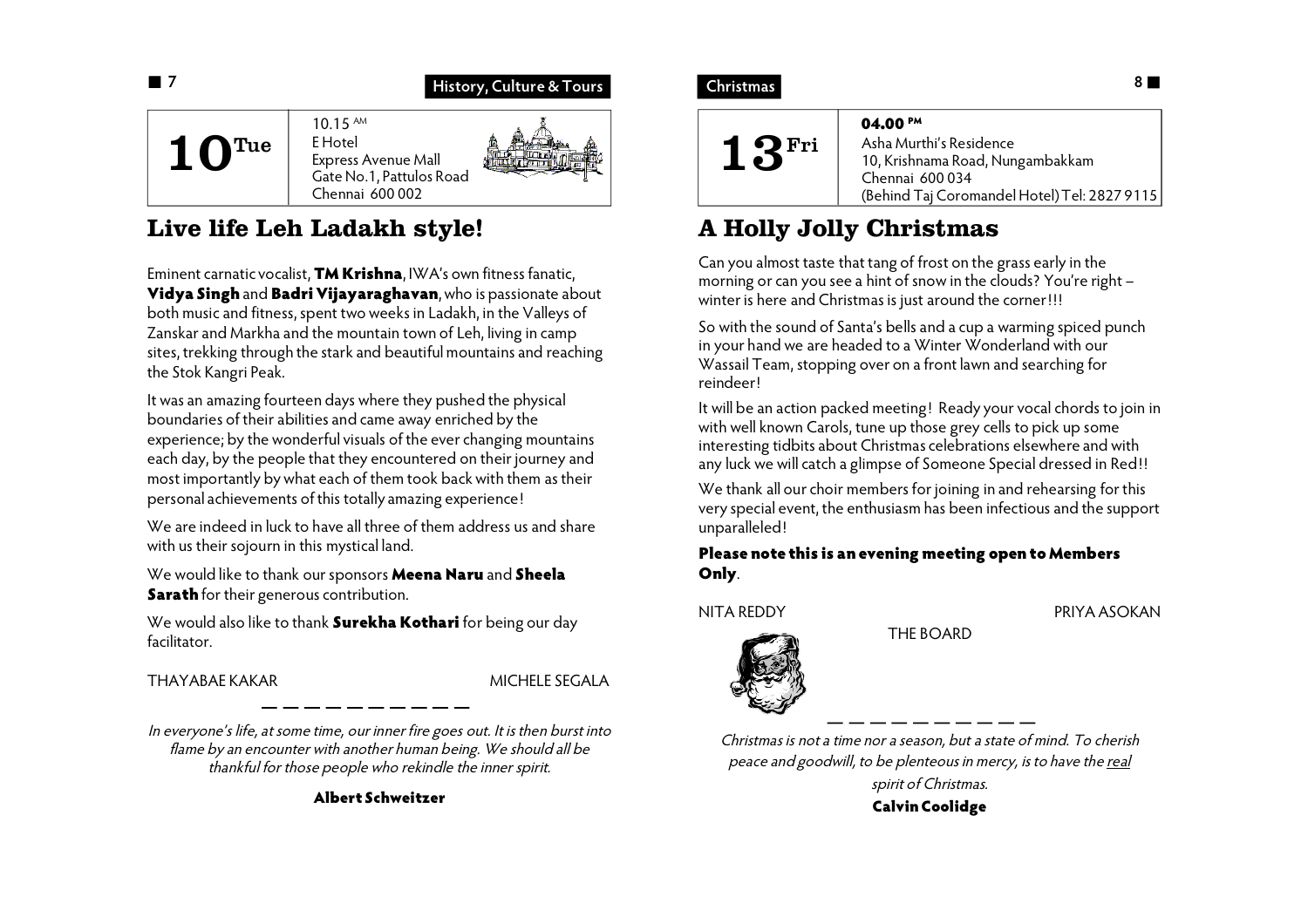## **9 History, Culture & Tours**

### **Chennai Express! IWA's India Trip - 19th to 23rd February, 2014**

Here's your chance to see the Srirangam Temple, Rock Fort Temple, Velankanni Church, Nagore Dargah and end the trip with a rich cultural experience - the Festival of Sacred Music organized by the Prakriti Foundation!

19th February – Fly to Srirangam, visit the Ranganathar Swamy Temple and the Rock Fort Temple. Transfer to Thanjavur by bus.

20<sup>th</sup> February – Visit Velankanni Church and Nagore Dargah. Return to Thanjavur to partake in the Festival of Sacred Music.

The festival will feature evening performances by:

21st February - **Vidya Shah**, a well known Hindustani Vocalist - in a courtyard of a Maratha Palace. Listen to Kabir on the banks of the River Cauvery!

22<sup>nd</sup> February - come and hear firsthand the story of

**Sri Umayalpuram Sivaraman's** musical journey at the Pushya Mahal Ghat – he is a direct descendant of Saint Tyagaraja, the patron saint of Thiruvaiyaru.

23rd February - Enjoy a flute concert by **Shashank** near the Amman Sannidhi of Panchanatheeswara Temple - Shashank was an IWA Music Day Awardee!

We will have V. R. Devika walk us through the following heritage sites during the festival days:

- Dharasuram and Swami Malai
- Thanjavur Big temple and a visit to the Palace and the museum
- Tiruvarur (to see the Muchukunda Murals at the Devashriya Mandapam)

**The package cost is Rs. 24,500/-**. This includes stay on a twin sharing basis, local transportation, all meals, one way air travel and return by Chennai Express! We will travel back with the entire festival troupe, making the return journey especially memorable.

**Please warn in by December 16th, 2013**, and do pay in your amount by the date, as we have to book air tickets, the hotel room and train tickets. Contact **Thayabae Kakar at 98407 66135** or **Michele Segala at 98405 43997** in order to do so.

THAYABAE KAKAR MICHELE SEGALA

### **Notes**

### **A warm welcome to our new members:**

**Mina Bailey UK** Suite 441, The Leela Palace Adyar Sea Face, MRC Nagar Chennai 600 028 Mobile: 96770 03597 E-mail: paulmina80@yahoo.com

### **Kaori Ito Japan**

Villa 9, Melrose Park Sundeep Road Neelankarai Chennai 600 041 Landline: 4385 1924 Mobile: 89399 51822 E-mail: kikihi1957@yahoo.co.jp

**Pauline Kho Singapore** 17 A, North Boag Road T. Nagar Chennai 600 017 Mobile: 95662 80311 E-mail: paulinektan@yahoo.com

### **Sylvie Wright UK**

Flat 3C, Jayalakshmi Apt 131, 1st St, Sriram Road Kottivakkam Chennai 600 041 Mobile: 96771 38382 E-mail: wrightsylvie@yahoo.fr

### **Jo Frogbrook UK**

8B, Sathyanarayan Avenue (Off Boat Club Road) R.A.Puram Chennai 600 028 Landline: 4211 1024 Mobile: 98408 91824

### **Sharon Iles UK**

Room 641, The Leela Palace Adyar Sea Face, MRC Nagar Chennai 600 028 Landline: 3366 1234 Mobile: 99626 03832 E-mail: sharon.iles16@gmail.com

### **Masako Maruyama Japan**

3A, Vaishnavi Apt. 17, Landons Road Kilpauk, Chennai 600 010 Landline: 4380 0005 Mobile: 90436 10866 E-mail: vivamasako@gmail.com

### **Priya Charlotte Wurm**

Park Hyatt **Australia** 39, Velachery Road Chennai 600 032 Landline: 7177 1234 Mobile: 89398 71350 E-mail: priyawurm@yahoo.com